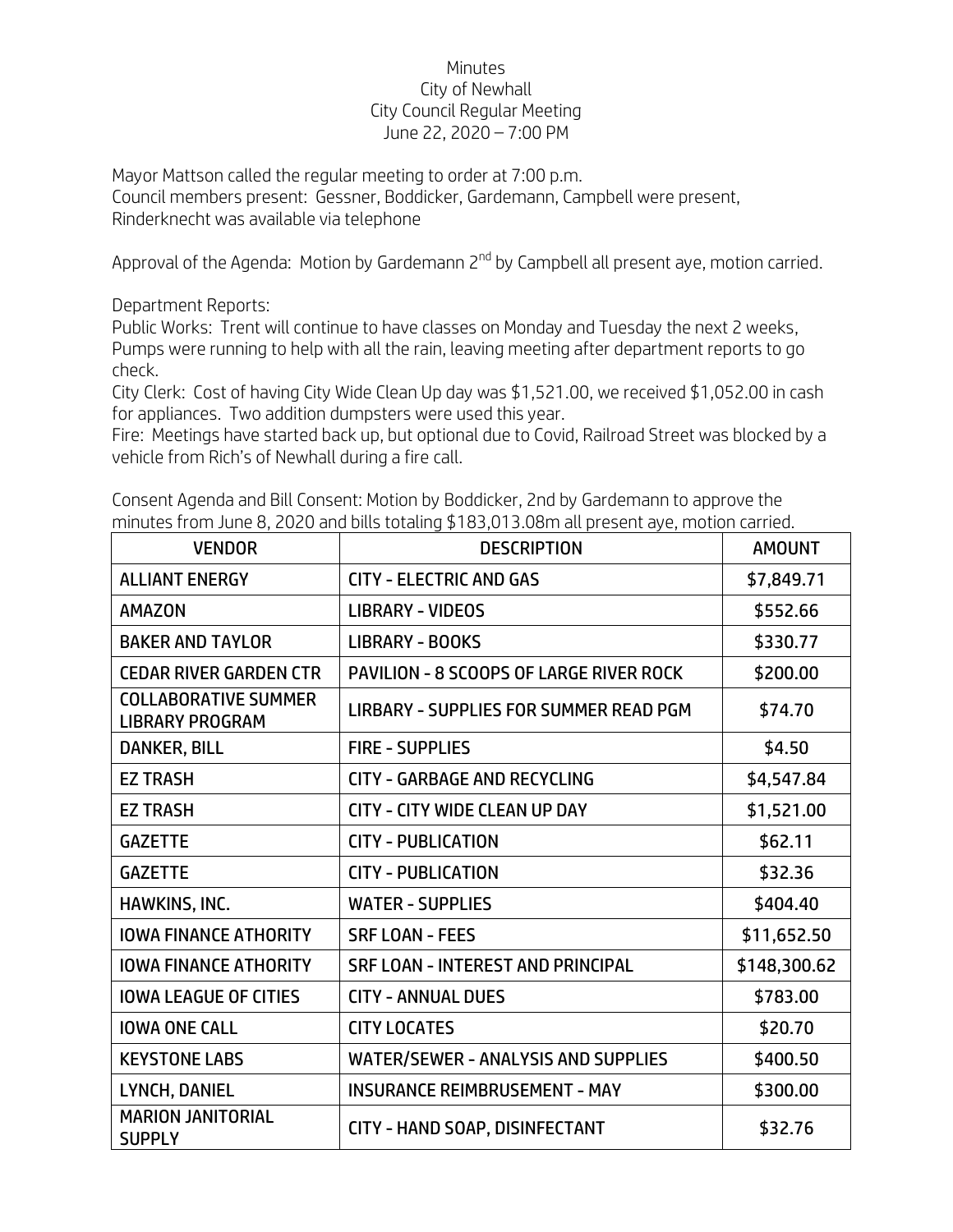| <b>MOSSMAN LAW FIRM</b>   | <b>CITY - TELEPHONE CALLS, SOLAR PANEL</b><br><b>REVIEW</b> | \$690.00     |
|---------------------------|-------------------------------------------------------------|--------------|
| MUNICIPAL EMERGENCY       | <b>FIRST RESPONDERS - SUPPLIES</b>                          | \$2,042.95   |
| <b>OLSON, ROSI</b>        | <b>PAVILION - 2 RENTAL REFUNDS</b>                          | \$200.00     |
| <b>ROBERT FISCHER LAW</b> | CITY HALL - LEGAL FEES FOR SELLING                          | \$3,000.00   |
| <b>WILLIAMS, HEIDI</b>    | <b>PARKS - REGISTRATION REFUND</b>                          | \$10.00      |
|                           |                                                             | \$183,013.08 |

## Council Action:

- A. Property located at 312 6<sup>th</sup> Street, owned by Eric and Holly Ethier have a fence that is located over their property line and onto the property of Merlyn Schanbacher's, the fence also runs into the easement to the north of Ethier's property. Motion by Boddicker, 2<sup>nd</sup> by Campbell to allow Ethier's to leave fence in the easement. If for any reason the fence needs to come down for access to the easement, the fence will be taken down and will need to be reinstalled out of the easement and to specification of city code. Ethier's are required to move the fence off of Schanbacher's property as soon as possible, all present aye, motion carried.
- B. Motion from Boddicker 2<sup>nd</sup> by Gardemann to have Kinzenbaw put road rock under the solar panels, all present aye, motion carried.
- C. Burn pile was tabled
- D. Dogs at large were discussed and Keri will contact other towns to see how they deal with dogs and cats found around town.
- E. Motion by Gardemann, 2<sup>nd</sup> by Gessner to have Hupfeld trim the tree located at 408 2<sup>nd</sup> St. E rather than taking it down, all present aye, motion carried.
- F. Motion by Gessner, 2<sup>nd</sup> by Boddicker to get a guote for removing the tree. Home owner at 407 2<sup>nd</sup> Street E will need to fix the sidewalk if tree is removed, all present ave, motion carried.
- G. Question was asked regarding Rich's of Newhall being a salvage yard or a car dealership. Rich was in attendance and would not comment until he knew who complained. Rich was shown a document prior to the meeting that stated the guidelines he should be following. Rich left the meeting when he didn't receive the names of the people that complained. Also, the fire department and first responders had shared a picture with some of the council, mayor, and city clerk and wanted to make them aware of the road being blocked and a situation where they were waved off to go around when they were going on a fire call. Item will be discussed again at a future meeting.
- H. City maximum payment allowance for service performed by council member is \$2,500.00 – the state sets a \$6,000.00 maximum. The city may look to increase the \$2,500.00 in the future.
- I. Motion by Boddicker, 2<sup>nd</sup> by Gardemann to present a revised UTV/Golf Cart ordinance at the next meeting, all present aye, motion carried.
- J. Motion by Gardemann, 2<sup>nd</sup> by Campbell to approve the Cigarette Permit for Dollar General for the period of July 1, 2020 through June 30, 2021, all present aye, motion carried.
- K. Fireworks will be set off at dusk on July 3rd; Keri had stated in the newsletter that the parks would be taped off because at the time of the newsletter, parks were closed. Parks will be open. The city also stated that if you are unable to watch from your car or home that you follow social distancing guidelines.
- L. Motion by Campbell,  $2^{nd}$  by Gardemann approved the first reading of resolution 06182020 removing ""*The two (2) members of the first of the first board appointed by the Board of Supervisors shall serve terms of not less than one (1) or more than five (5) years, as designated by said Board, provided that such terms shall not expire in the same year"*